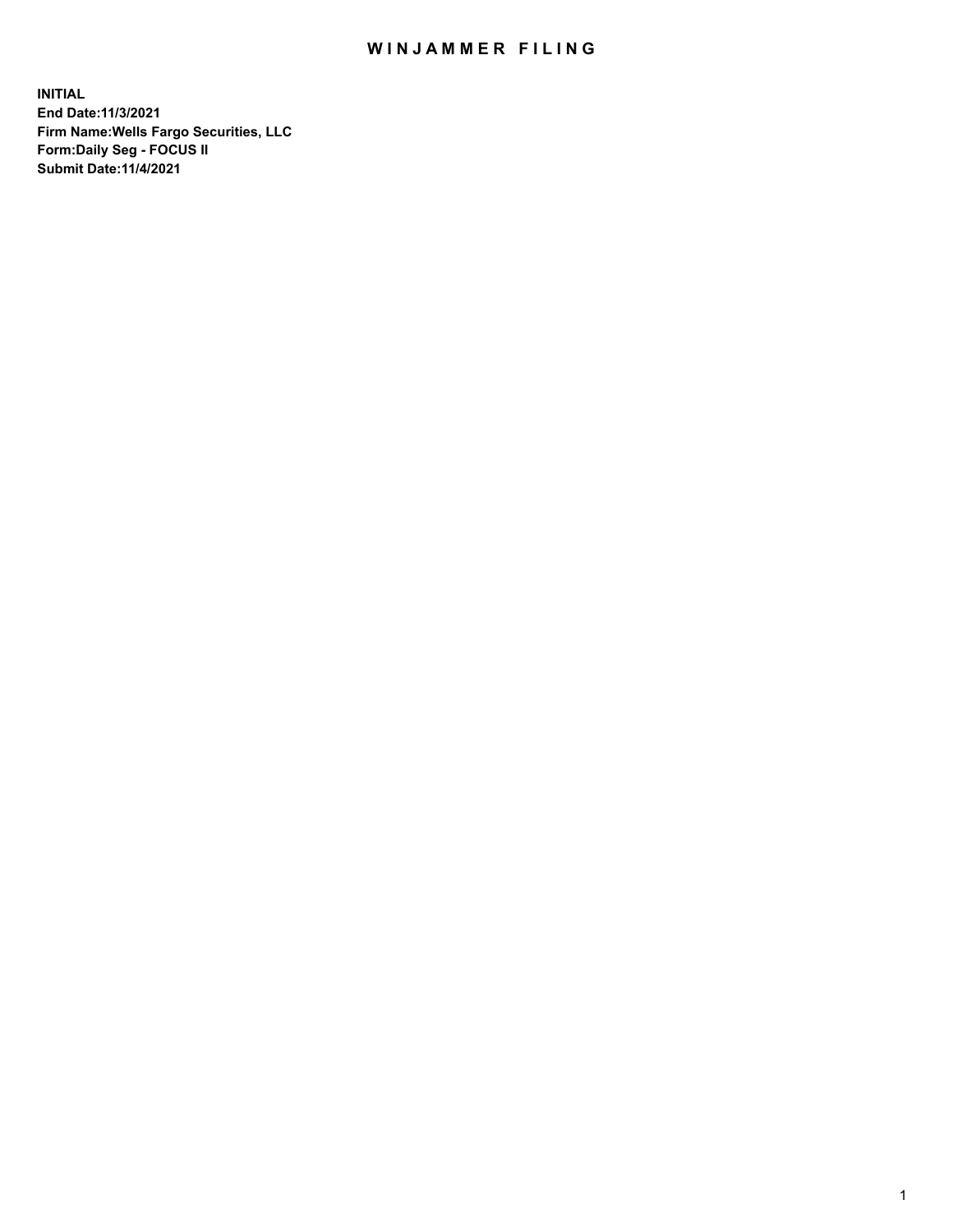**INITIAL End Date:11/3/2021 Firm Name:Wells Fargo Securities, LLC Form:Daily Seg - FOCUS II Submit Date:11/4/2021 Daily Segregation - Cover Page**

| Name of Company                                                                                                                                                                                                                                                                                                                | <b>Wells Fargo Securities LLC</b>                             |
|--------------------------------------------------------------------------------------------------------------------------------------------------------------------------------------------------------------------------------------------------------------------------------------------------------------------------------|---------------------------------------------------------------|
| <b>Contact Name</b>                                                                                                                                                                                                                                                                                                            | <b>James Gnall</b>                                            |
| <b>Contact Phone Number</b>                                                                                                                                                                                                                                                                                                    | 917-699-6822                                                  |
| <b>Contact Email Address</b>                                                                                                                                                                                                                                                                                                   | james.w.gnall@wellsfargo.com                                  |
| FCM's Customer Segregated Funds Residual Interest Target (choose one):<br>a. Minimum dollar amount: ; or<br>b. Minimum percentage of customer segregated funds required:% ; or<br>c. Dollar amount range between: and; or<br>d. Percentage range of customer segregated funds required between:% and%.                         | 125,000,000<br><u>0</u><br>0 <sub>0</sub><br>0 <sub>0</sub>   |
| FCM's Customer Secured Amount Funds Residual Interest Target (choose one):<br>a. Minimum dollar amount: ; or<br>b. Minimum percentage of customer secured funds required:%; or<br>c. Dollar amount range between: and; or<br>d. Percentage range of customer secured funds required between:% and%.                            | 35,000,000<br>$\overline{\mathbf{0}}$<br>00<br>0 <sub>0</sub> |
| FCM's Cleared Swaps Customer Collateral Residual Interest Target (choose one):<br>a. Minimum dollar amount: ; or<br>b. Minimum percentage of cleared swaps customer collateral required:% ; or<br>c. Dollar amount range between: and; or<br>d. Percentage range of cleared swaps customer collateral required between:% and%. | 360,000,000<br><u>0</u><br>00<br>00                           |

Attach supporting documents CH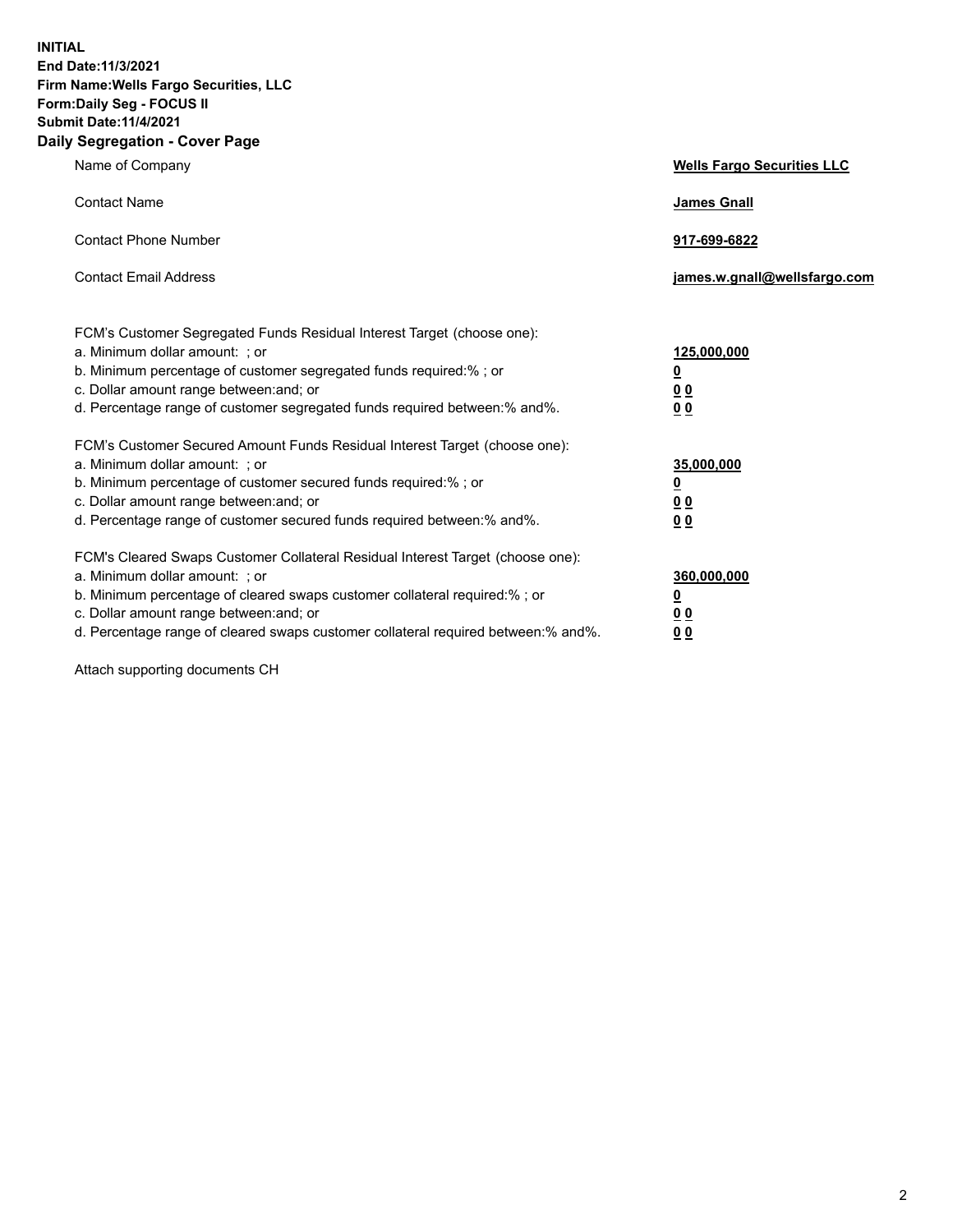**INITIAL End Date:11/3/2021 Firm Name:Wells Fargo Securities, LLC Form:Daily Seg - FOCUS II Submit Date:11/4/2021 Daily Segregation - Secured Amounts**

Foreign Futures and Foreign Options Secured Amounts Amount required to be set aside pursuant to law, rule or regulation of a foreign government or a rule of a self-regulatory organization authorized thereunder **0** [7305] 1. Net ledger balance - Foreign Futures and Foreign Option Trading - All Customers A. Cash **304,502,166** [7315] B. Securities (at market) **194,091,737** [7317] 2. Net unrealized profit (loss) in open futures contracts traded on a foreign board of trade **123,853,312** [7325] 3. Exchange traded options a. Market value of open option contracts purchased on a foreign board of trade **2,285,470** [7335] b. Market value of open contracts granted (sold) on a foreign board of trade **-513,016** [7337] 4. Net equity (deficit) (add lines 1. 2. and 3.) **624,219,669** [7345] 5. Account liquidating to a deficit and account with a debit balances - gross amount **4,284,588** [7351] Less: amount offset by customer owned securities **-4,279,318** [7352] **5,270** [7354] 6. Amount required to be set aside as the secured amount - Net Liquidating Equity Method (add lines 4 and 5) **624,224,939** [7355] 7. Greater of amount required to be set aside pursuant to foreign jurisdiction (above) or line 6. **624,224,939** [7360] FUNDS DEPOSITED IN SEPARATE REGULATION 30.7 ACCOUNTS 1. Cash in banks A. Banks located in the United States **121,394,474** [7500] B. Other banks qualified under Regulation 30.7 **94,372,660** [7520] **215,767,134** [7530] 2. Securities A. In safekeeping with banks located in the United States **127,575,116** [7540] B. In safekeeping with other banks qualified under Regulation 30.7 **0** [7560] **127,575,116** [7570] 3. Equities with registered futures commission merchants A. Cash **-40,619,289** [7580] B. Securities **86,527,338** [7590] C. Unrealized gain (loss) on open futures contracts **68,823,406** [7600] D. Value of long option contracts **2,285,470** [7610] E. Value of short option contracts **-513,016** [7615] **116,503,909** [7620] 4. Amounts held by clearing organizations of foreign boards of trade A. Cash **0** [7640] B. Securities **0** [7650] C. Amount due to (from) clearing organization - daily variation **0** [7660] D. Value of long option contracts **0** [7670] E. Value of short option contracts **0** [7675] **0** [7680] 5. Amounts held by members of foreign boards of trade A. Cash **11,772,151** [7700] B. Securities **215,096,275** [7710] C. Unrealized gain (loss) on open futures contracts **18,399,184** [7720] D. Value of long option contracts **0** [7730] E. Value of short option contracts **0** [7735] **245,267,610** [7740] 6. Amounts with other depositories designated by a foreign board of trade **0** [7760] 7. Segregated funds on hand **0** [7765] 8. Total funds in separate section 30.7 accounts **705,113,769** [7770] 9. Excess (deficiency) Set Aside for Secured Amount (subtract line 7 Secured Statement Page 1 from Line 8) **80,888,830** [7380] 10. Management Target Amount for Excess funds in separate section 30.7 accounts **35,000,000** [7780] 11. Excess (deficiency) funds in separate 30.7 accounts over (under) Management Target **45,888,830** [7785]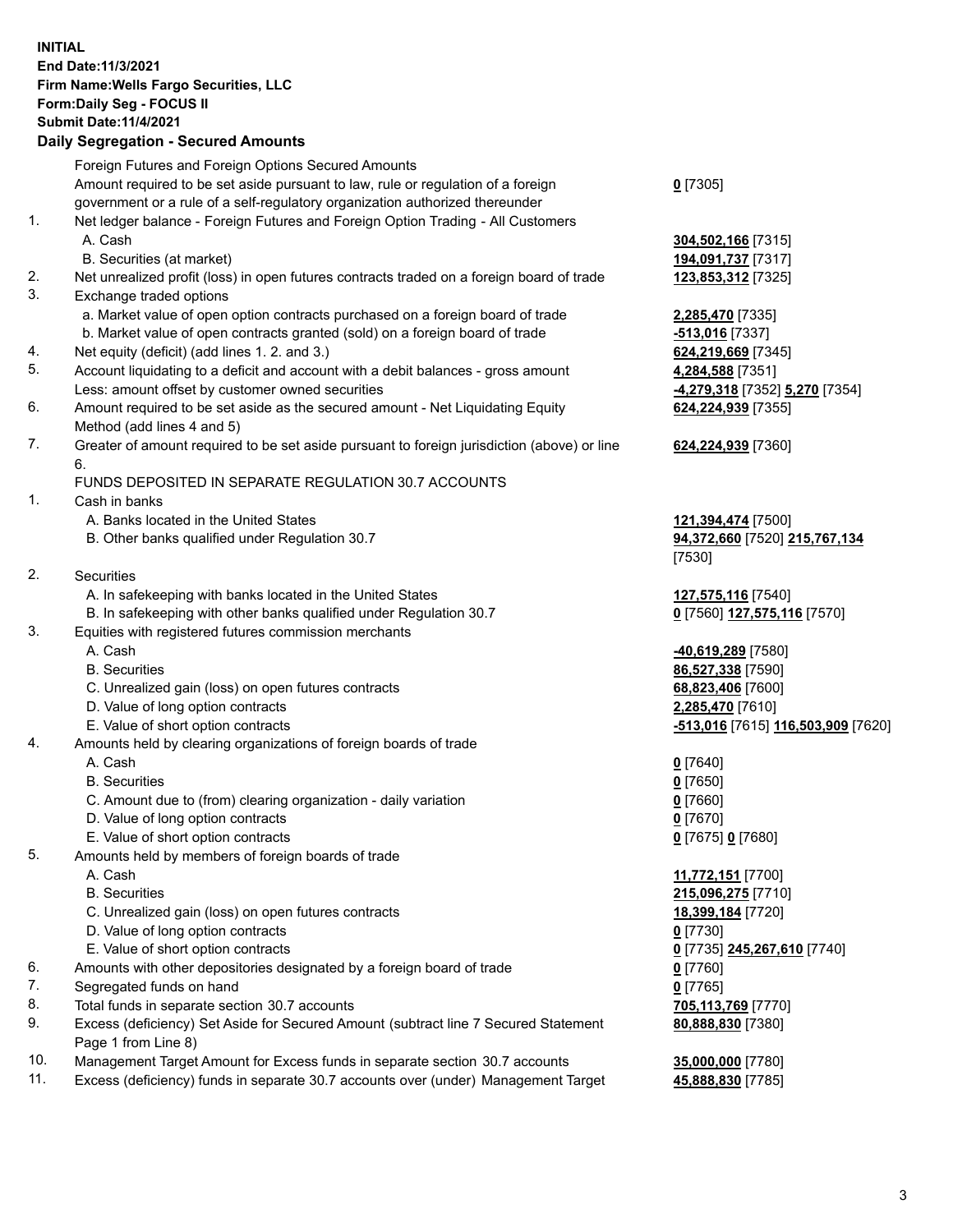**INITIAL End Date:11/3/2021 Firm Name:Wells Fargo Securities, LLC Form:Daily Seg - FOCUS II Submit Date:11/4/2021 Daily Segregation - Segregation Statement** SEGREGATION REQUIREMENTS(Section 4d(2) of the CEAct) 1. Net ledger balance A. Cash **4,065,980,762** [7010] B. Securities (at market) **1,754,324,457** [7020] 2. Net unrealized profit (loss) in open futures contracts traded on a contract market **-279,219,661** [7030] 3. Exchange traded options A. Add market value of open option contracts purchased on a contract market **2,097,080,753** [7032] B. Deduct market value of open option contracts granted (sold) on a contract market **-2,114,049,040** [7033] 4. Net equity (deficit) (add lines 1, 2 and 3) **5,524,117,271** [7040] 5. Accounts liquidating to a deficit and accounts with debit balances - gross amount **106,911,783** [7045] Less: amount offset by customer securities **-106,184,022** [7047] **727,761** [7050] 6. Amount required to be segregated (add lines 4 and 5) **5,524,845,032** [7060] FUNDS IN SEGREGATED ACCOUNTS 7. Deposited in segregated funds bank accounts A. Cash **194,991,463** [7070] B. Securities representing investments of customers' funds (at market) **665,283,430** [7080] C. Securities held for particular customers or option customers in lieu of cash (at market) **136,784,435** [7090] 8. Margins on deposit with derivatives clearing organizations of contract markets A. Cash **3,015,739,358** [7100] B. Securities representing investments of customers' funds (at market) **299,335,416** [7110] C. Securities held for particular customers or option customers in lieu of cash (at market) **1,617,540,022** [7120] 9. Net settlement from (to) derivatives clearing organizations of contract markets **89,100,806** [7130] 10. Exchange traded options A. Value of open long option contracts **2,097,080,753** [7132] B. Value of open short option contracts **-2,114,049,040** [7133] 11. Net equities with other FCMs A. Net liquidating equity **0** [7140] B. Securities representing investments of customers' funds (at market) **0** [7160] C. Securities held for particular customers or option customers in lieu of cash (at market) **0** [7170] 12. Segregated funds on hand **0** [7150] 13. Total amount in segregation (add lines 7 through 12) **6,001,806,643** [7180] 14. Excess (deficiency) funds in segregation (subtract line 6 from line 13) **476,961,611** [7190] 15. Management Target Amount for Excess funds in segregation **125,000,000** [7194] 16. Excess (deficiency) funds in segregation over (under) Management Target Amount **351,961,611** [7198]

Excess